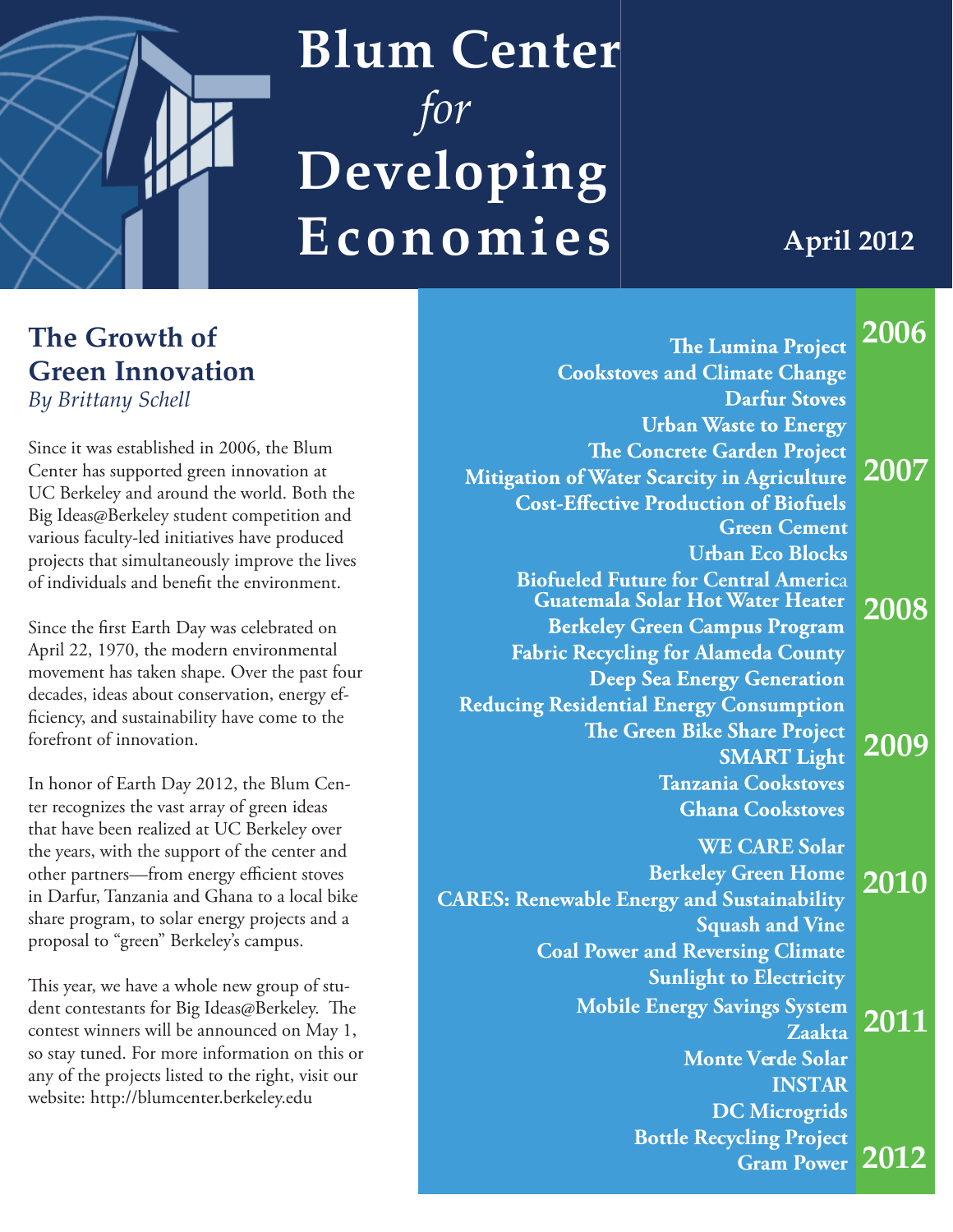# **Blum Center for Developing Economies Blum Center for Developing Economies**

## **April 2012**

## LUMINA: Enlightened Design for Brighter Outcomes **LUMINA: Enlightened Design for Brighter Outcomes** 3y Javier Kordi *By Javier Kordi*

low grade, dirty light. Although uncon-When set on fire, a sandal made of discarded tire rubber emits eight hours of low grade, dirty light. Although uncon-When set on fire, a sandal made of discarded tire rubber emits eight hours of of kerosene, batteries, and wood cause such extreme measures are not uncomventional, in Southern Kenya-where ventional, in Southern Kenya—where of kerosene, batteries, and wood cause such extreme measures are not uncoma lack of grid electricity and shortages a lack of grid electricity and shortages people to burn whatever is at hand mon. One interviewee reported burnmon. One interviewee reported burnpeople to burn whatever is at handing about six sandals every year. ing about six sandals every year.

of health problems and climate change. erty'—more than the entire population Edison proclaimed that "We will make of health problems and climate change. erty'—more than the entire population even footwear— people are constantly hazards which contribute to a panoply Edison proclaimed that "We will make even footwear-people are constantly hazards which contribute to a panoply In 1995, after witnessing the darkness In 1995, after witnessing the darkness of rural India, scientist Evan Mills set electricity so cheap that only the rich will burn candles", 1.6 billion people will burn candles", 1.6 billion people breakthrough. Having to rely primarelectricity so cheap that only the rich breakthrough. Having to rely primarother sources, including candles, fish oil, yak butter, twigs, diesel fuel, and oil, yak butter, twigs, diesel fuel, and exposed to dangerous fumes and fire of rural India, scientist Evan Mills set out to create the LUMINA Project ily on kerosene—and an odd mix of ily on kerosene—and an odd mix of other sources, including candles, fish exposed to dangerous fumes and fire out to create the LUMINA Projectof the world at the time of Edison's of the world at the time of Edison's Nearly two centuries after Thomas Nearly two centuries after Thomas continue to suffer from 'light povcontinue to suffer from 'light pov-

laying the groundwork on a shoestring, laying the groundwork on a shoestring, LBNL and Humboldt State University LBNL and Humboldt State University for Sustainable Development at Blum systems based on white light-emitting manufactures— striving to deliver the manufactures—striving to deliver the an investment by the Rosenfeld Fund for Sustainable Development at Blum scientists and engineers are deploying an initiative based at Lawrence Berkean initiative based at Lawrence Berketo combating the light poverty of the to combating the light poverty of the an investment by the Rosenfeld Fund scientists and engineers are deploying systems based on white light-emitting both universities have been involved. Center in 2007 helped the organizatests—in collaboration with product tests-in collaboration with product ley National Laboratory committed developing world. After a decade of Center in 2007 helped the organizasystems for evaluating the quality of systems for evaluating the quality of important market research and field important market research and field promise of sustainability, durability, both universities have been involved ley National Laboratory committed developing world. After a decade of tion to pick up momentum. Today, tion to pick up momentum. Today, promise of sustainability, durability, and affordability. Many students at and affordability. Many students at diodes (WLEDs) and conducting diodes (WLEDs) and conducting

systems. When some lighting manufacsystems. When some lighting manufacogy, but before LUMINA, no systems LEDs are by no means a new technology, but before LUMINA, no systems LEDs are by no means a new technolturers began introducing low-quality turers began introducing low-quality products into the market, LUMINA products into the market, LUMINA was ready. With lifespans as low as a the quality of small off-grid lighting the quality of small off-grid lighting was ready. With lifespans as low as a were in place to consistently test were in place to consistently test

comes. 'Lighting Africa', an initiative of inspired by LUMINA, created a system comes. 'Lighting Africa', an initiative of tions are harmonized with the Lighting inspired by LUMINA, created a system tions are harmonized with the Lighting disappointment. Product testing work the World Bank and of other partners port commissioned from LUMINA in port commissioned from LUMINA in done previously by LUMINA quickly the World Bank and of other partners ogy for combating light poverty while disappointment. Product testing work done previously by LUMINA quickly based on LUMINA's work to test and based on LUMINA's work to test and certify new products. Inspired by a recertify new products. Inspired by a re-2011, the U.N.'s Clean Development ogy for combating light poverty while enabling carbon emissions reductions framework sets industry standards for are received by products that preform few weeks, the only notable outcome 2011, the U.N.'s Clean Development enabling carbon emissions reductions valued and traded through the Clean framework sets industry standards for are received by products that preform few weeks, the only notable outcome produced by low-quality devices was revealed the consequences of bad de-Africa standards. Additional "points" Africa standards. Additional "points" produced by low-quality devices was revealed the consequences of bad design and the potential for better out-Mechanism passed a new methodolvalued and traded through the Clean carbon-trading credits. These regulasign and the potential for better out-Mechanism passed a new methodolcarbon-trading credits. These regulaachieved by new technologies to be achieved by new technologies to be off-grid lighting products receiving off-grid lighting products receiving Development Mechanism. Titled Development Mechanism. Titled "AMS-III-AR", this international 'AMS-III-AR", this international even better. even better.

chase solar-powered LEDs and showed Energy Secretary Steven Chu launched chase solar-powered LEDs and showed trials in Kenya are documented in LU-Following the World Bank's lead, U.S. Energy Secretary Steven Chu launched trials in Kenya are documented in LU-MINA's Project Technical Report #6). Following the World Bank's lead, U.S. an initiative on off-grid lighting at the an initiative on off-grid lighting at the MINA's Project Technical Report #6). Copenhagen climate conference, and Copenhagen climate conference, and quality-assured new lights (the latest quality-assured new lights (the latest promising—people are eager to puris now supporting LUMINA's work. in Africa by LUMINA have proved promising—people are eager to purhigh levels of satisfaction with their high levels of satisfaction with their is now supporting LUMINA's work. in Africa by LUMINA have proved A series of market trials conducted A series of market trials conducted

is the norm). Lighting a large chicken With this new technology and framemense. In 2010, Evan and colleagues conducted a field trial using LEDs in is the norm). Lighting a large chicken ens. This year, Berkeley students Tim With this new technology and framemense. In 2010, Evan and colleagues conducted a field trial using LEDs in costs dramatically and created a safer costs dramatically and created a safer Gengnagel and Phillipp Wolburg are ens. This year, Berkeley students Tim Gengnagel and Phillipp Wolburg are in Tanzania working with fishermen work, the prospect for growth is impoultry production (where kerosene poultry production (where kerosene work, the prospect for growth is imenvironment for farmers and chickin Tanzania working with fishermen environment for farmers and chickcoup (3000 chickens!) with LEDs coup (3000 chickens!) with LEDs instead of kerosene cut operating instead of kerosene cut operating

kerosene pressure lamps to attract their 22,000 fishermen take to the lake with catch. In recent years, yields have been catch. In recent years, yields have been kerosene pressure lamps to attract their 22,000 fishermen take to the lake with and pollution. These night-fishermen and pollution. These night-fishermen their income. LEDs could change the their income. LEDs could change the tern on kerosene-a huge amount of tern on kerosene—a huge amount of economic equation dramatically, and on Lake Victoria. Every night, about economic equation dramatically, and with the LED prototypes brought to with the LED prototypes brought to on Lake Victoria. Every night, about plummeting due to climate change plummeting due to climate change spend up to a dollar a day per lanfishermen have indeed been happy fishermen have indeed been happy spend up to a dollar a day per lanthem by LUMINA. them by LUMINA.

photographs, visit the project's website photographs, visit the project's website at: www.light.lbl.gov or Evan's blog at: at: www.light.lbl.gov or Evan's blog at: LUMINA has broken new ground in LUMINA has broken new ground in continued support, the organization such as updates, project reports, and such as updates, project reports, and the fight against light poverty. With continued support, the organization www.offgridlighting.posterous.com. the fight against light poverty. With and its partners may one day bring www.offgridlighting.posterous.com. Nearly two decades in the making, and its partners may one day bring light to all. For more information, Nearly two decades in the making, light to all. For more information,

### **Blum Center Events Blum Center Events** Spring 2012 *Spring 2012*

**Challenges and Hopes in the**  Challenges and Hopes in the New Millennium **Global Poverty: April 28**

**New Millennium**

### Dwinelle 145 *Dwinelle 145*

**Big Ideas @ Berkeley May 1** Awards Ceremony **Awards Ceremony** 3100 Blum Hall (Plaza Level) *B100 Blum Hall (Plaza Level)*

**Global Poverty and Practice**  Global Poverty and Practice **Minor Commencement Minor Commencement Ceremony May 14**

*Sibley Auditorium*  sibley Auditorium

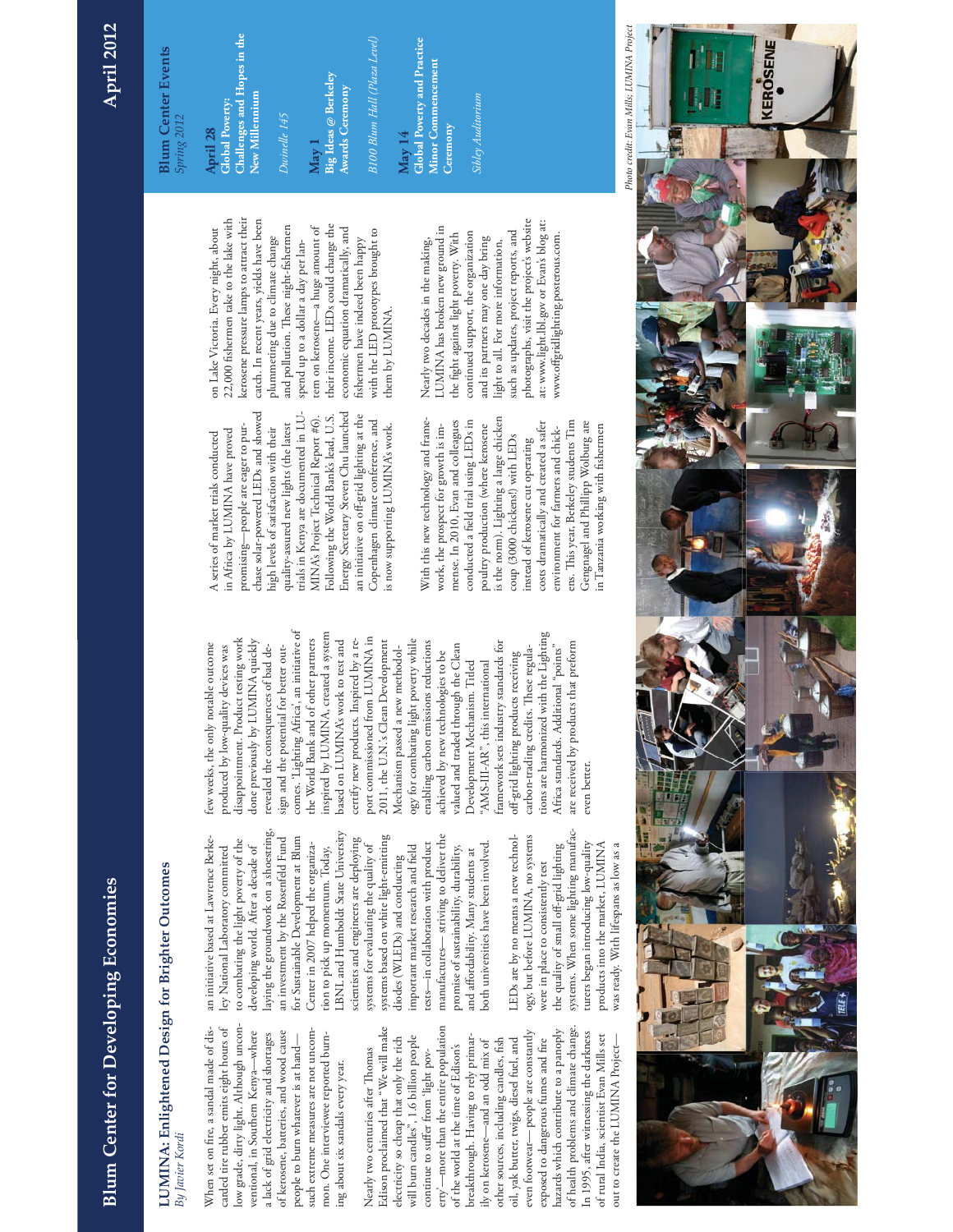### CalCAP: Taking UC Berkeley Back to the 90s **CalCAP: Taking UC Berkeley Back to the 90s** By Luis Flores *By Luis Flores*

UC Berkeley is traveling back in time. The campus is on track to reduce its carbon footprint to 1990 levels in two UC Berkeley is traveling back in time. The campus is on track to reduce its carbon footprint to 1990 levels in two years, with the long-term goal of achieving years, with the long-term goal of achieving carbon neutrality. The drive to accomcarbon neutrality. The drive to accom-

plish this began in 2005 when plish this began in 2005 when a group of graduates, undera group of graduates, undergraduates and faculty memgraduates and faculty members drafted a letter to the bers drafted a letter to the administration seeking to administration seeking to with a challenge: to put with a challenge: to put place a cap on campus place a cap on campus administration replied carbon emissions. The carbon emissions. The administration replied measurable feasibility neasurable feasibility together a practical, together a practical, plan.

1711111

o lolo lo cosocoso an

**FRSIT #1** 

00000

all of the University's emissions and drafting recommendaall of the University's emissions and drafting recommendatook up the daunting task of calculating took up the daunting task of calculating nership, a student-led initiative that nership, a student-led initiative that Berkeley's Climate Action Part-Berkeley's Climate Action Part-The result was CalCAP, UC The result was CalCAP, UC tions to the administration. tions to the administration.

ley campus is currently exceeding the 2014 target by

ley campus is currently exceeding the 2014 target by

just made sense that we would try to tap into what is going on in the labs and use the campus as a testing bed for those ust made sense that we would try to tap into what is going on in the labs and use the campus as a testing bed for those develop CalCAP during his time as a graduate student. "It develop CalCAP during his time as a graduate student. "It Zimmerman, a graduate of Boalt Law School who helped Zimmerman, a graduate of Boalt Law School who helped "No university at the time had tried to inventory what it's carbon emission was at that point," explained Scott 'No university at the time had tried to inventory what it's carbon emission was at that point," explained Scott ideas."

test, CalCAP gathered a group of eight students to comprehensively measure the campus' carbon footprint. Considertest, CalCAP gathered a group of eight students to comprehensively measure the campus' carbon footprint. Consideremissions of refrigeration, and even student's air travel, the emissions of refrigeration, and even student's air travel, the After taking first prize at the first Big Ideas@Berkeley con-After taking first prize at the first Big Ideas@Berkeley coning everything from faculty and staff commutes, fugitive resulting feasibility study of 2007 convinced the adminisresulting feasibility study of 2007 convinced the adminising everything from faculty and staff commutes, fugitive tration to accept CalCAP's proposed targets. tration to accept CalCAP's proposed targets. Former CalCAP project manager, Fahmida Ahmed believes Former CalCAP project manager, Fahmida Ahmed believes the group's success is due to the genuine passion of the the group's success is due to the genuine passion of the students involved. For students, it was very personal. students involved. For students, it was very personal.

whole to look within and understand where we are whole to look within and understand where we are da, who now works as the Associate Director of Stanford's "It was important for it to be home-grown," noted Fahmi-"It was important for it to be home-grown," noted Fahmida, who now works as the Associate Director of Stanford's Office of Sustainability, "We wanted our institution as a Office of Sustainability, "We wanted our institution as a and where we want to go from there." and where we want to go from there."

course conduct extensive greenhouse gas the campus' progress toward its sustainability inspire other UC campuses to adopt course conduct extensive greenhouse gas the campus' progress toward its sustainability goals. The latest study found that the UC Berkegoals. The latest study found that the UC Berke-Ideas, CalCAP has grown immensely. inspire other UC campuses to adopt students have continued to play an the Sustainability in Action: CalCAP students have continued to play an the Sustainability in Action: CalCAP emission inventories in order to evaluate Ideas, CalCAP has grown immensely. emission inventories in order to evaluate Seeded from a modest award from Big Seeded from a modest award from Big year, graduate students enrolled in year, graduate students enrolled in active role in the initiative. Every similar emission targets. Yet even similar emission targets. Yet even active role in the initiative. Every with the added responsibilities, The organization has gone on to The organization has gone on to with the added responsibilities,

laboration between numerous campus organizations, allows laboration between numerous campus organizations, allows In addition to policy suggestions, like the switch from coal In addition to policy suggestions, like the switch from coal to natural gas power, CalCAP is actively engaged in develto natural gas power, CalCAP is actively engaged in devel-On their website, an interactive feature allows students to oping sustainable habits in the everyday lives of students. oping sustainable habits in the everyday lives of students. On their website, an interactive feature allows students to students to track energy consumption in 57 buildings on students to track energy consumption in 57 buildings on calculate the carbon impact of their air travel. Moreover, the just-released MyEnergy at Berkeley dashboard, a colcalculate the carbon impact of their air travel. Moreover, the just-released MyEnergy at Berkeley dashboard, a col- $42,000$  metric tons of carbon emissions. 42,000 metric tons of carbon emissions.

campus day by day, constantly reminding students of the

campus day by day, constantly reminding students of the

environmental impact.

environmental impact.

reform. *Photo Credit: Brittany Schell* stakeholders has ensured widespread support of its carefully CAP's interdisciplinary approach that strives to consider all CAP's interdisciplinary approach that strives to consider all stakeholders has ensured widespread support of its carefully Environmental initiatives often struggle to garner support environmental progress, CalCAP shows that it often takes Environmental initiatives often struggle to garner support environmental progress, CalCAP shows that it often takes the drive and passion of students to push for measurable the drive and passion of students to push for measurable for goals that are marginal and difficult to see. But Calfor goals that are marginal and difficult to see. But Calchosen reduction targets. While the research of accomchosen reduction targets. While the research of accomplished scientists on campus provides the resources for plished scientists on campus provides the resources for reform.

# Anthropological Insights on Poverty in Development Engineering **Anthropological Insights on Poverty in Development Engineering** By Brittany Schell *By Brittany Schell*

approaches in searching for innovative approaches in searching for innovative Center Board of Trustees, also talked Center Board of Trustees, also talked about the power of interdisciplinary about the power of interdisciplinary bringing serious psychological and bringing serious psychological and "People are now coming together, "People are now coming together, solutions to global poverty. solutions to global poverty. work was showcased at a March 8 panwork was showcased at a March 8 panel discussion hosted by the Blum Cenel discussion hosted by the Blum Center for Developing Economies, where poverty alleviation and development ter for Developing Economies, where poverty alleviation and development speakers highlighted how anthropol- $\frac{1}{\log y}$  can help us understand economogy can help us understand economspeakers highlighted how anthropol-The importance of anthropology in The importance of anthropology in ics, policy and the alarming rates of ics, policy and the alarming rates of poverty that persist in the world. poverty that persist in the world.

There is a growing interest among her the idea of creating for-profit business There is a growing interest among her business students, Tyson said, around the idea of creating for-profit business business students, Tyson said, around ventures that will bring value to comanthropological lenses on what hapanthropological lenses on what happened," Tyson said, referring to the pened," Tyson said, referring to the economic crisis. economic crisis. sights on Poverty in Developing Econsights on Poverty in Developing Economies," was moderated by Richard C. honor of International Women's Day. The discussion, "Anthropological Inomies," was moderated by Richard C. and featured four female panelists in honor of International Women's Day. and featured four female panelists in The discussion, "Anthropological In-Blum, founder of the Blum Center, Blum, founder of the Blum Center,

spreadsheet isn't enough," said panelist spreadsheet isn't enough," said panelist "If you want to understand the world, 'If you want to understand the world, Gillian Tett, U.S. managing editor of Gillian Tett, U.S. managing editor of simply plugging numbers into a simply plugging numbers into a The Financial Times of London. The Financial Times of London. said.

population we are trying to serve," she

ventures that will bring value to communities—more than just the products or services provided. Her students want to create business models that "understand the actual needs of the population we are trying to serve," she

munities-more than just the prodwant to create business models that "understand the actual needs of the

ucts or services provided. Her students

Catastrophe, focuses on the anthropology, talked about Catastrophe, focuses on the anthropology, talked about a Dream, Shattered Global creation. Her recent book, connection between social connection between social strained Greed Corrupted a Dream, Shattered Global creation. Her recent book, strained Greed Corrupted Markets and Unleashed a Markets and Unleashed a Tett, who has a Ph.D. in Tett, who has a Ph.D. in the role of anthropologithe role of anthropological analysis in economic cal analysis in economic behavior and economics. behavior and economics. Fool's Gold: How Unre-Fool's Gold: How Unrediscussion and policy discussion and policy

disciplinary work is key for innovation disciplinary work is key for innovation ciplinary discussion," Tett said. "Interciplinary discussion," Tett said. "Interindeed forced a new level of interdisindeed forced a new level of interdisand creativity in human endeavor." of the economic crisis is that it has of the economic crisis is that it has and creativity in human endeavor." "A silver lining to the cloud 'A silver lining to the cloud

and so are hesitant to make big claims and so are hesitant to make big claims about solutions to poverty. about solutions to poverty. at UC Berkeley and Chair of the Blum at UC Berkeley and Chair of the Blum Laura Tyson, an economics professor Laura Tyson, an economics professor

fixed blueprints of society," Ong said. fixed blueprints of society," Ong said. "Culture is not written in stone, but "Culture is not written in stone, but rather is a dynamic system of beliefs rather is a dynamic system of beliefs "We have to think of culture not as "We have to think of culture not as and practices." and practices."

to help build sustainable solutions that faced by people in developing nations, All four panelists agreed that, as teach-All four panelists agreed that, as teachers, they have an opportunity to show ers, they have an opportunity to show faced by people in developing nations, to help build sustainable solutions that hunger, clean water, and other issues hunger, clean water, and other issues of looking at problems like poverty, of looking at problems like poverty, students an anthropological means students an anthropological means work for the local community. work for the local community.

dents that poverty alleviation is about dents that poverty alleviation is about listening and learning, which is where listening and learning, which is where Global Poverty and Practice minor at UC Berkeley, said she teaches her stu-UC Berkeley, said she teaches her stu-Global Poverty and Practice minor at the field of anthropology the field of anthropology Clare Talwalker, vice chair of the Clare Talwalker, vice chair of the

ity begins by focusing on ity begins by focusing on ing poverty and inequaling poverty and inequalbecomes so important. becomes so important. "The work of alleviat-"The work of alleviat-

Talwalker emphasized that sibility and opportunity to Talwalker emphasized that sibility and opportunity to guide future employees of NGOs and multinationals. guide future employees of NGOs and multinationals. teachers have the responteachers have the respon-

"Students can be powerful agents of "Students can be powerful agents of change," she said. "Our students are change," she said. "Our students are the aid workers of the future." the aid workers of the future."

formed on the ground," she actual relationships that are actual relationships that are formed on the ground," she said. Panelists, Laura Tyson, Gillian Tett, Aihwa Ong, and Clare Talwalker with Blum Center Founder and event moderator Richard C. Blum.Panelists, Laura Tyson, Gillian Tett, Aihwa Ong, and Clar<br>with Blum Center Founder and event moderator Richard Tett, Aihwa

Aihwa Ong, a UC Berkeley anthropol-Aihwa Ong, a UC Berkeley anthropology professor, said anthropologists are ogy professor, said anthropologists are changing conditions of globalization, changing conditions of globalization, observing and trying to understand observing and trying to understand how things work in the constantly how things work in the constantly

Photo Credit: Brittany Schell

**April 2012**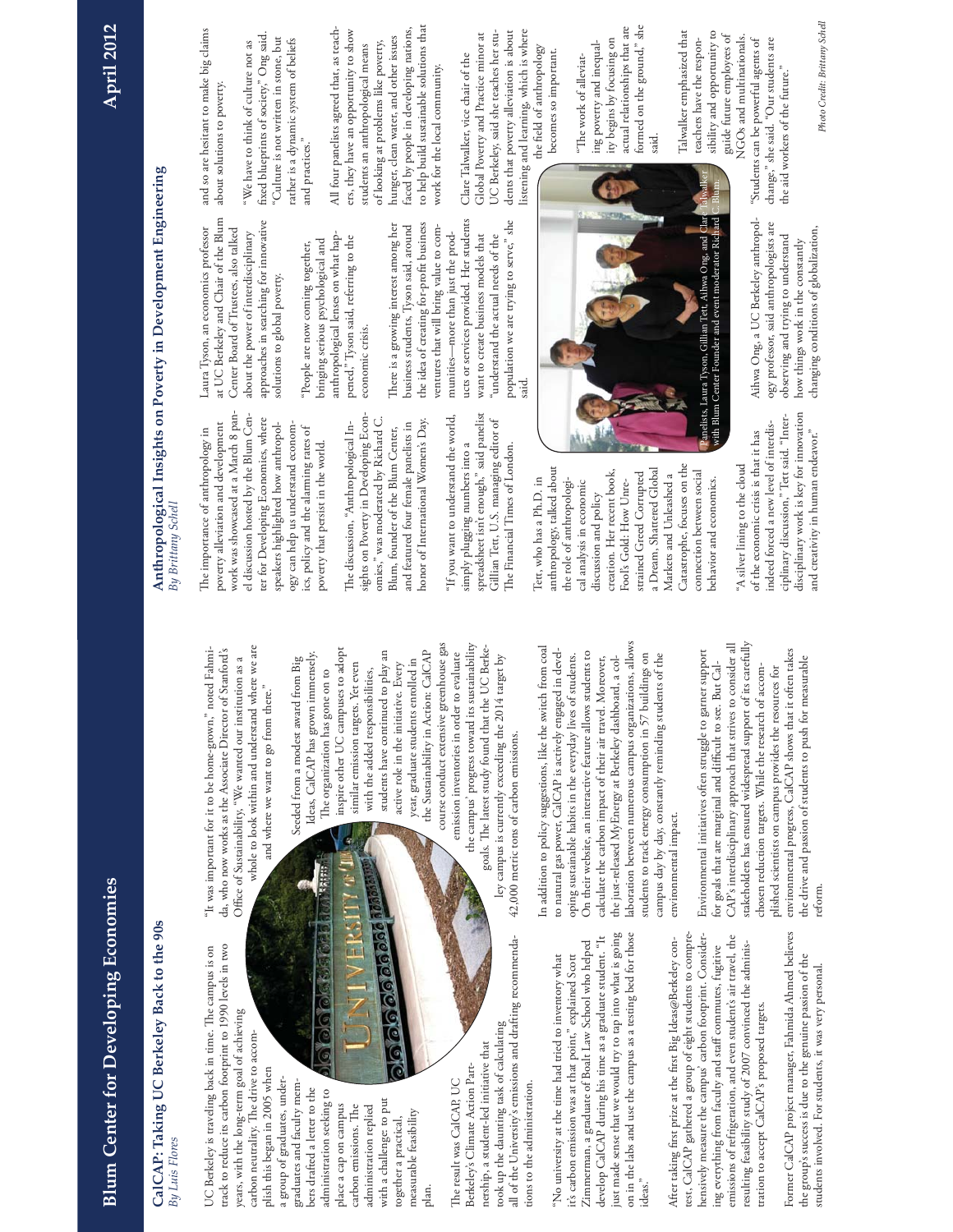# **Blum Center for Developing Economies Blum Center for Developing Economies**

## The Course that Innovates for the Public Good **The Course that Innovates for the Public Good By Luis Flores** *By Luis Flores*

range of disciplines gathered for class range of disciplines gathered for class On a rainy Wednesday evening, 23 UC Berkeley students from a broad On a rainy Wednesday evening, 23 University Hall—each taking a seat JC Berkeley students from a broad in a seminar room in the imposing in a seminar room in the imposing University Hall—each taking a seat around a mysteriaround a mysteri-

doggy-bag dispenser table was filled with seemingly unrelated doggy-bag dispenser table was filled with seemingly unrelated and a manicure set. ind a manicure set. a few minutes, the a few minutes, the stuffed doll. After stuffed doll. After products: cartoon toothbrush sets, a toothbrush sets, a ous "Hello Kitty" ous "Hello Kitty" products: cartoon toothpaste and toothpaste and

incentivize the adoption of responsible incentivize the adoption of responsible products and services in public health. products and services in public health. gency stuffed doll illustrated a way to gency stuffed doll illustrated a way to It is no surprise that a course focused health practices using cultural tastes. It is no surprise that a course focused Creatively integrated with a colorful Creatively integrated with a colorful first-aid kit, the "Hello Kitty" emerhealth practices using cultural tastes. first-aid kit, the "Hello Kitty" emertential of "bundling" tential of "bundling" The lesson of the The lesson of the week was the poweek was the po-

Health Solutions, a course engage with real clients in engage with real clients in Health Solutions, a course invaluable opportunity to invaluable opportunity to instructor Jaspal Sandhu, Center, gives students an Center, gives students an instructor Jaspal Sandhu, health problems. "There better," explained course developing cutting edge developing cutting edge health problems. "There better," explained course signing Innovative Public signing Innovative Public solutions to real public solutions to real public ties to do things much ties to do things much are a lot of opportuniare a lot of opportunisponsored by Blum sponsored by Blum **ELLO KITT** ESCUE

who holds degrees from who holds degrees from MIT and UC Berkeley. MIT and UC Berkeley. He said the course was designed to ad-He said the course was designed to address a "need for applied skills" in approaches to public health. The course proaches to public health. The course dress a "need for applied skills" in apunderstanding problems, not from a theoretical perspective, but from the understanding problems, not from a theoretical perspective, but from the imparts the innovative approach of imparts the innovative approach of

ents of public health. "We often design ents of public health. "We often design perspective of practitioners and recipia good fix to the wrong problem," a good fix to the wrong problem," lamented Jaspal. amented Jaspal. on developing innovative solutions is Often described as one of the most Often described as one of the most innovative courses on campus, Deinnovative courses on campus, De-

perspective of practitioners and recipi-

taught creatively as well.

taught creatively as well.

on developing innovative solutions is

helped her critically approach the root of problems and to reframe both proband why and how," Andrea remarked, helped her critically approach the root of problems and to reframe both problems and solutions in unconventional lems and solutions in unconventional and why and how," Andrea remarked, sets helpful, the course on Designing "either teaching you how to replicate that or why you should not replicate sets helpful, the course on Designing either teaching you how to replicate that or why you should not replicate that." While Andrea finds those skill that." While Andrea finds those skill courses teach you what's been done courses teach you what's been done Innovative Public Health Solutions Innovative Public Health Solutions received her MPH, was among the laspal's course. "Most of our other received her MPH, was among the first group of students to enroll in Jaspal's course. "Most of our other first group of students to enroll in ways. Andrea's project reflects this ways. Andrea's project reflects this Andrea Spillmann, who recently Andrea Spillmann, who recently critical approach. critical approach.

and readily available blueprints for lab and readily available blueprints for lab after traveling to Nicaragua for a pilot after traveling to Nicaragua for a pilot "We noticed a drawer full of pipettes, calibrate them," recounted Andrea. It problems overlooked by their clients. calibrate them," recounted Andrea. It ment but needed to maintain and fix "We noticed a drawer full of pipettes, unused because no one knew how to unused because no one knew how to Nicaragua did not need more equip-<br>ment but needed to maintain and fix problems overlooked by their clients. oecame apparent that health labs in Nicaragua did not need more equipbecame apparent that health labs in with Tekla Labs to develop cheaply with Tekla Labs to develop cheaply equipment in Nicaragua. However, equipment in Nicaragua. However, Working with Tal Amiel, an MPP Working with Tal Amiel, an MPP candidate, Andrea began working candidate, Andrea began working program, Andrea and Tal noticed program, Andrea and Tal noticed the equipment they already had. the equipment they already had.

*Journ*ie de America<br>June de Ne America

plans, and a hotline to connect labs in plans, and a hotline to connect labs in Nicaragua with experts elsewhere who proposing the development of videos, proposing the development of videos, Nicaragua with experts elsewhere who Andrea and Tal then redirected their Andrea and Tal then redirected their efforts at a more pressing problem, efforts at a more pressing problem,

LELINARIE

**AITING** 

WHO 3 3 - BILLING

*Photo Credit: Jaspal Sandhu*

how to maintain equipment. how to maintain equipment. could give them advice on could give them advice on

in groups on seven different in groups on seven different drinking water franchises in rural Mexico to an initiative rural Mexico to an initiative development of a prototype development of a prototype drinking water franchises in to increase MediCal enrollclass, students are working class, students are working to increase MediCal enrollprojects, ranging from the projects, ranging from the ment in California's Santa ment in California's Santa This semester in Jaspal's This semester in Jaspal's investment module for investment module for Clara Valley. Clara Valley.

medical errors in hospitals by creating medical errors in hospitals by creating ative practitioners in different fields. thy, a Kaiser Permanente innovation thy, a Kaiser Permanente innovation specialist who is behind the popular specialist who is behind the popular ative practitioners in different fields. Guests have included Chris McCar-Guests have included Chris McCar-KP MedRite sash-which reduces KP MedRite sash—which reduces the three-hour class, guest the three-hour class, guest tors in different industries tors in different industries introduce students to creintroduce students to cre-Taking about an hour of Taking about an hour of ectures who are innovalectures who are innova-

and it was clear again and it was clear again It was clear last year It was clear last year distractions in the "no-interruption" wear to minimize distractions in the administrating of administrating of no-interruption" wear to minimize medication. medication.

have had to turn away this year that there is a demand for applied have had to turn away this year that there is a demand for applied skills... each year we skills... each year we students... students... showing how tobacco companies work showing how tobacco companies work to manipulate the youth, a pioneering to manipulate the youth, a pioneering campaign to promote youth rebellion campaign to promote youth rebellion against tobacco companies became against tobacco companies became from smoking. By from smoking. By channeling youth channeling youth New York Times New York Times ing lecture by a ing lecture by a Another inspir-Another inspirauthor showed author showed rebellion away the success for the success for rebellion away

are poised to innovate for the public good.

are poised to innovate

for the public good.

*-Jaspal Sandhu*

Jaspal Sandhu

Course co-instructor Nap Hosang, lecturer of Community Health and Human development, advises students on

highly effective in reducing teenage highly effective in reducing teenage smoking.

their projects.

course, which "turns traditional analycourse, which "turns traditional analy-If the past is any indicator, students If the past is any indicator, students sis completely inside out," as Ruco sis completely inside out," as Ruco will continue to be drawn to the will continue to be drawn to the

al paradigms and who the course, explained. Perhaps just as imporsional practitioners in public health who are engage with traditional paradigms and who Perhaps just as imporcommunity of profescommunity of professional practitioners in public health who are engage with traditionthe course, explained. unafraid to critically unafraid to critically tant, the course will tant, the course will help develop a new Van Der Merwe, a Van Der Merwe, a current student in help develop a new current student in

**GPP Student Featured at**  Clinton Global Initiative **Clinton Global Initiative** GPP Student Featured at By Javier Kordi *By Javier Kordi* 



challenge locally or globally. This featured in a brief video. Lauren Washington University in D.C. challenge locally or globally. Thi to work towards improving the financial literacy and consumer with local advocacy groups and borrowers to create a consumer Washington University in D.C. eatured in a brief video. Lauren complish this, she collaborated to the Kenyan community this made a Commitment last year to work towards improving the financial literacy and consumer with local advocacy groups and porrowers to create a consumer education manual. True to her the manual will be distributed conference held at the George complish this, she collaborated education manual. True to her Commitment, 1000 copies of o the Kenyan community this The annual conference brings year, the work of former GPP made a Commitment last vear Commitment, 1000 copies of the manual will be distributed Poverty and Practice students Poverty and Practice students Clinton Global Initiative— a conference held at the George The annual conference brings tion" in addressing a pressing wareness among Kenyan miawareness among Kenyan mi-Clinton Global Initiative—a made a "Commitment to Acmade a "Commitment to Ac-During spring break, Global During spring break, Global ion" in addressing a pressing rear, the work of former GPI tudent Lauren Herman was student Lauren Herman was crofinance borrowers. To accrofinance borrowers. To acwere well represented at the together students who have were well represented at the together students who have

Photo Credit: Blum Center *Photo Credit: Blum Center*

May.